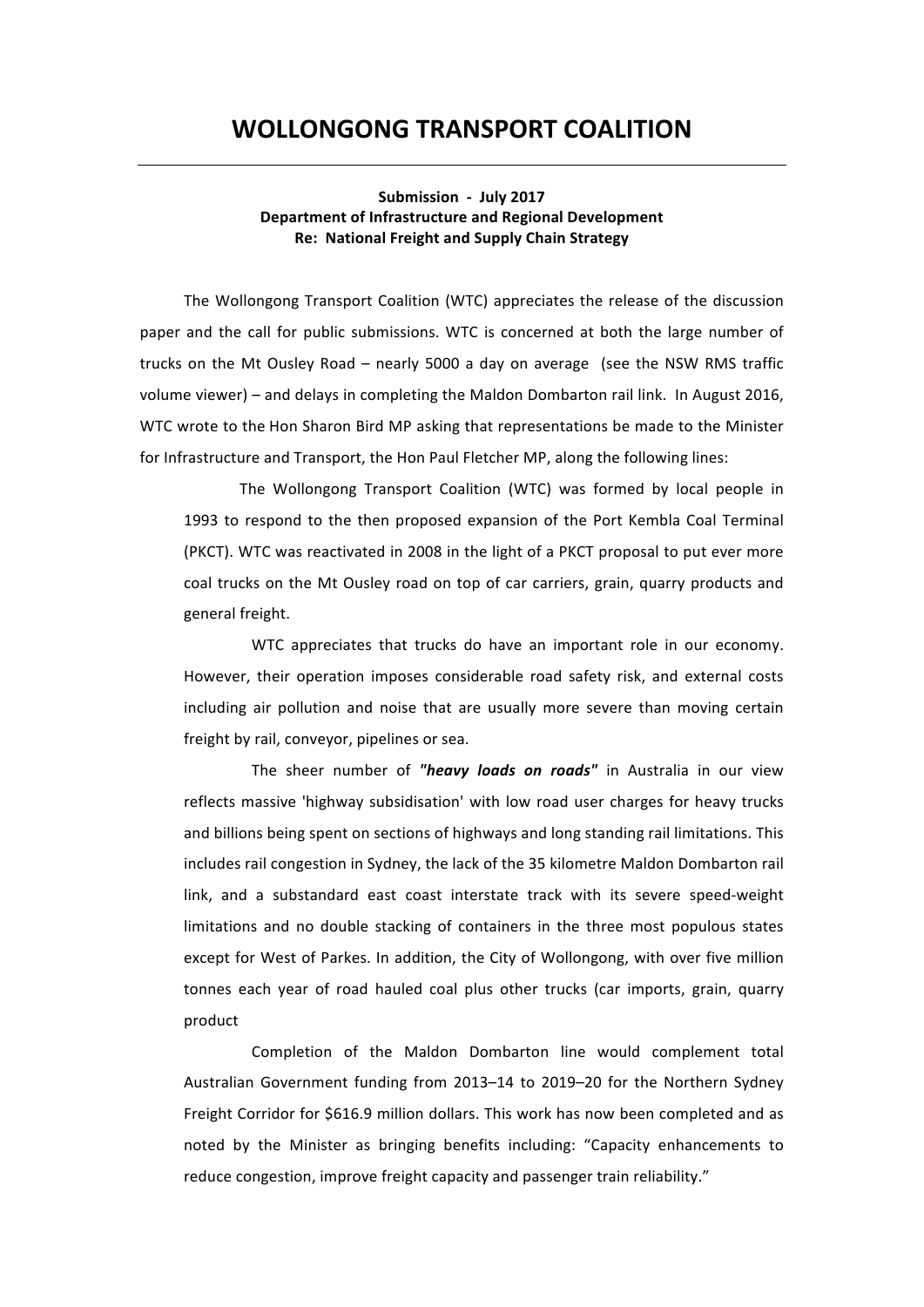Maldon Dombarton would bring similar benefits. Given the NSW Government in October 2014 opening a Registration of Interest (RoI) process for completing this railway, with two received by 10 April 2015 and then later that year the NSW Government stated neither were acceptable. It now appears that some Australian government intervention and funding is now needed.

It is our understanding that due to a previous allocation of funds by the Australian Government, further engineering, planning and environmental studies have been made and the project is now "shovel ready" and that all of the land has been acquired for the entire link. However, it is over five years ago since the Federal Department of Infrastructure and Transport were inviting submissions. Most submissions received, including from the New South Wales Roads and Traffic Authority (now RMS) supported completion of the Maldon Dombarton rail link.

As noted by the Chief Executive of Sydney Trains, Mr Howard Collins (in response to a question at the Permanent Way Institution (NSW) Annual convention on 30 October 2015). He said to the effect that although Maldon Dombarton was stopped at a time when the benefit/cost ratio was not high, from his point of view, the sooner the Maldon Dombarton railway line is built "WITH FREIGHT TRAINS GRACEFULLY GLIDING OVER IT", the better, so it could free up "his" tracks for more passenger trains.

Other reasons for expediting completion of the Maldon Dombarton rail link is to allow Port Kembla to grow and a lack of trains for extra freight paths on the existing South Coast line. Here, 2014 approvals by the NSW Department of Planning and Infrastructure to place up to an extra 0.5 million tonnes of quarry products from Boral's Dunmore quarry on Mt Ousley and other Wollongong main roads. This approval noted, inter alia, that " Boral has consulted with Pacific National Rail about the availability of additional rail paths to rail product to the St Peter's terminal. Pacific National indicated that they were unable to identify a suitable additional train path. Pacific National has since confirmed that there is no extra train path and Boral have also stated that they support completion of the Maldon Dombarton rail link.

## **More on road freight in and around Wollongong**

.<br>.

Wollongong's main roads have no shortage of coal trucks, where five million tonnes per annum (mtpa) is transported to the Port Kembla Coal Terminal and incredibly, the NSW Government in 2015 gave a consent for this limit to be doubled to 10 mtpa. Since 2008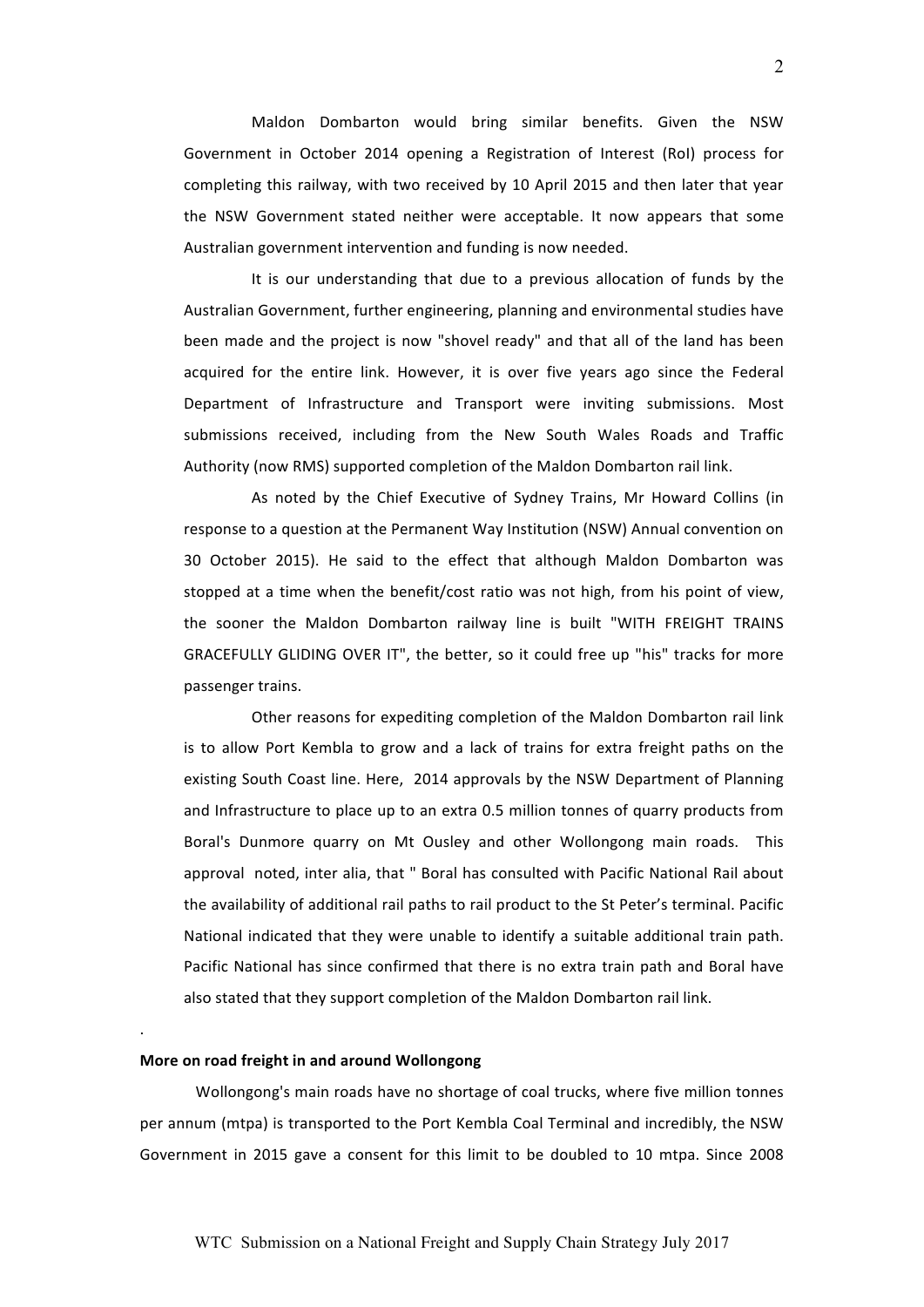imported car carrying trucks have emerged on our roads, and NSW Government approval in 2011 to expand Port Kembla Outer Harbour has resulted in more big trucks. The NSW Planning and Assessment Commission approved an application in 2011 to lift road haulage of grain to Port Kembla from 200,000 to 500,000 tonnes per annum.

On top of the coal and the grain along with general freight and car imports, there are now extra quarry products on Mt Ousley and other roads (Hanson's Bass Point Quarry and Boral's Dunmore Quarry).

No other city in Australia is subject to this imposition of bulk haulage by road with its increased road crash risk, noise and air pollution, plus road congestion. To add insult to injury, the operations of the heavier trucks are arguably subsidized.

A 1992 Report of a Wollongong City Council Coal Transportation Task Force noted, inter alia, that the NSW Roads and Traffic Authority had then suggested that an average external cost of pavement wear and tear due to bulk haulage was 3 cents per net tonne kilometre. This estimate is in part supported by the NSW Independent Pricing and Regulatory Tribunal of New South Wales in its 2012 Review of Access Pricing for the NSW Grain Line Network which noted (page 31 and 32) external costs from articulated trucks in urban areas of 3.88 cents per net tonne kilometre.

Road freight is not only more dangerous than rail freight, but uses more energy as well, with more emissions. When accidents occur, road congestion results. By way of example, on Friday 30 March 2012, a grain truck, with dog trailer, overturned on Mt Ousley south of the Mt Pleasant overpass. This blocked Mt Ousley road for more than ten hours, with traffic congestion on Bulli Pass extending as far back as Waterfall (see Illawarra Mercury for 31 March 2012).

Three recent incidents include:

A. 14 November 2016 M1 Princes Motorway closed after an accident involving two trucks . Both lanes of Mt Ousley road were closed for hours, requiring diversions via Bulli Pass Road.

B. 23 Jan 2017 M1 Princes Motorway closed Southbound after truck rollover New Mount Pleasant Road overpass at about 8.30am. Motorists travelling South were advised to avoid the area and to divert via Bulli Pass whilst heavy vehicles were being diverted via Picton Road, then the Hume Motorway.

C. 3 April 2017 Truck, car crash on M1 at Mount Ousley. This resulted in lane closures.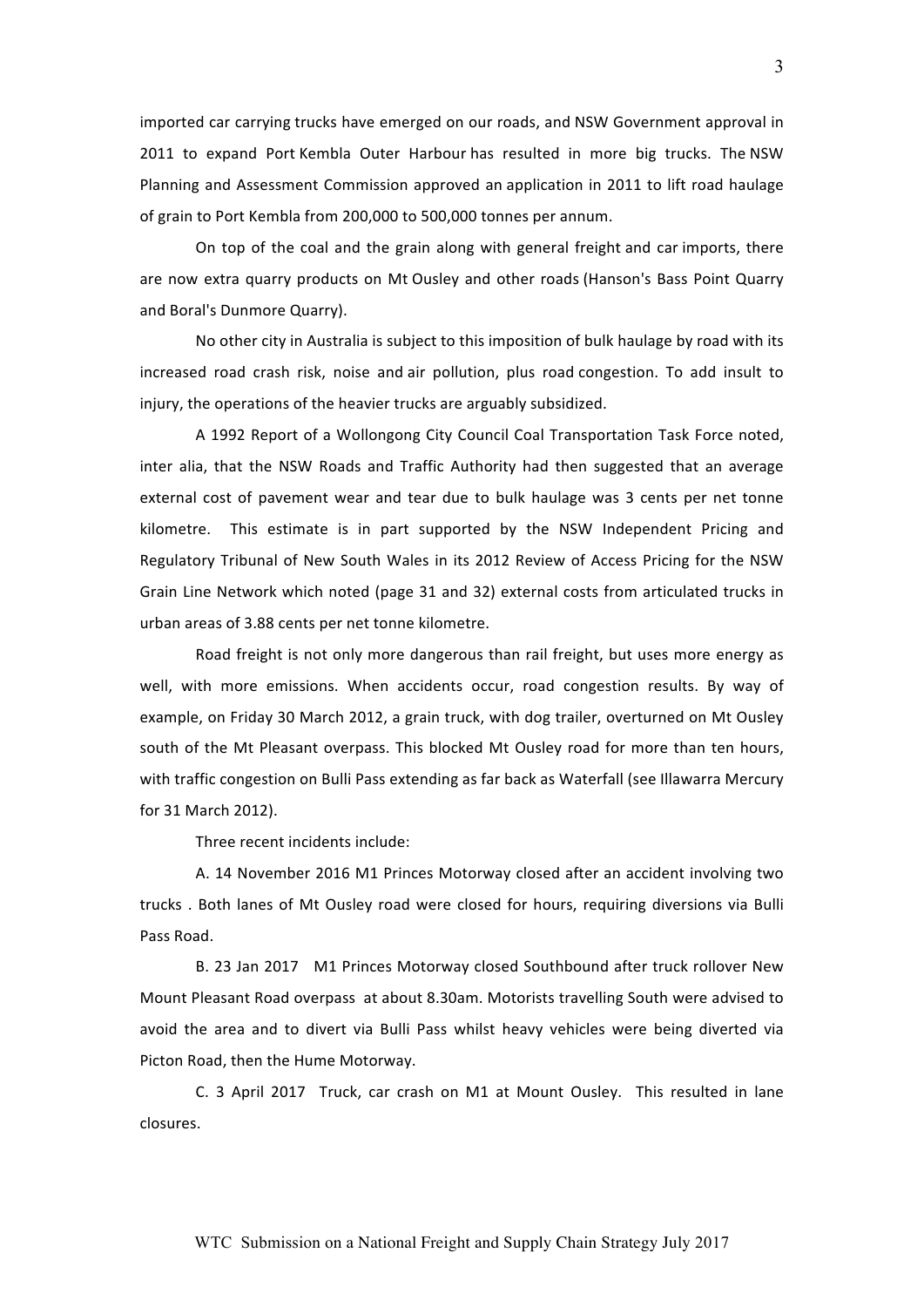More information of each of the three road crashes, which occurred within six months, and the subsequent disruption for some hours, with photographs, is given at each of the following three links.

# http://www.illawarramercury.com.au/story/4418959/mount-ousley-roadclosed-after-truck-rollover/

http://www.illawarramercury.com.au/story/4290441/truck-accident-causes-traffichavoc-on-mt-ousley-road/

http://www.illawarramercury.com.au/story/4572337/truck-car-crash-on-m1-atmount-ousley/

With the increased numbers of heavy trucks including grain and quarry products since 2009, grade separation with an overbridge of the busy intersection at the foot of Mt Ousley is now overdue. The intersection was the scene of a fatal accident a few years ago. This project could tie in with a new road, cycle and pedestrian access to the fast growing main campus of the University of Wollongong.

Yet, despite the increase in heavy and light traffic on Mt Ousley in recent years, construction of this project is still to start. The NSW Government has allocated this financial year just \$300,000 or so for planning; and it appears to be way behind the Albion Park Bypass. WTC contends that if full user pays charges were levied for heavy trucks using the Mt Ousley road, the grade separation would have been completed years ago.

In addition, more funds are needed to ensure compliance with noise regulations for heavy trucks. The 2013 NSW Freight and Ports Strategy included the Action 3B "Manage congestion, noise and emission impacts of freight transport "

This statement overlooks the fact that truck noise close to the Mt Ousley road and F6, like the numbers of trucks on these roads, is increasing. Our requests to a local State MP for the authorities to install more noise monitors; one on the northbound lanes of Mt Ousley (for vehicles climbing Mt Ousley), and, on the F6 at Gwynneville, to record traffic and truck noise, for trucks moving in each direction, have been to date denied.

In addition, resources are needed to implement the current 2006-2031 Illawarra Regional Strategy of the NSW Department of Planning goal that states: "It is important that the Region's transport networks support economic growth and maximise the efficiency of *freight transport. In particular, what is required are strategic transport corridors to support development of the port of Port Kembla, increase the proportion of freight transported by* rail, efficiently link regional centres and towns, and support public transport."

For many years, coal was moved to the Port Kembla steel works from mines West of the Wollongong Escarpment by truck to a conveyor called O'Briens Drift at the top of the Escarpment to a rail loading facility near the village of Mt Kembla followed by rail transport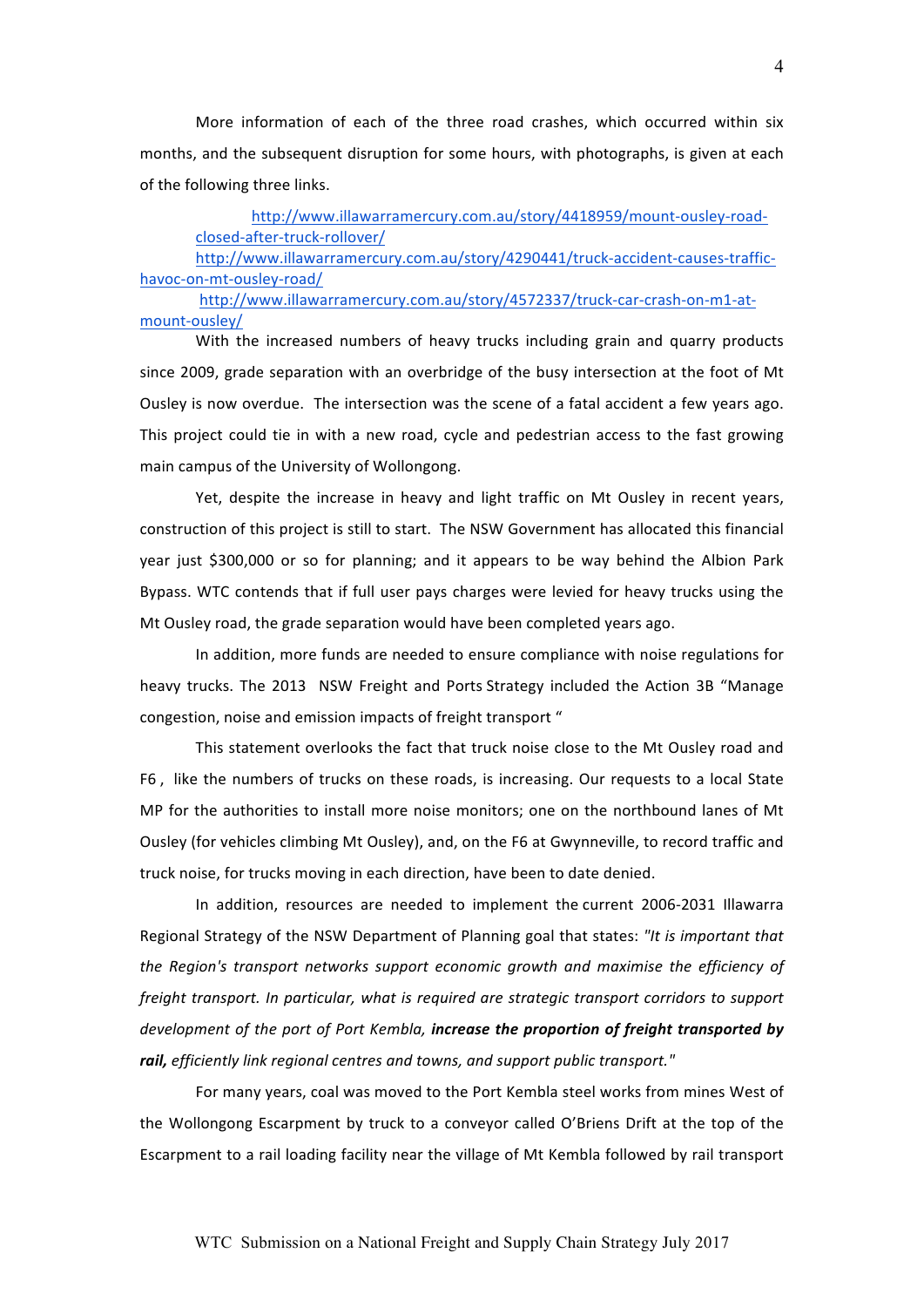to the steel works. However, as trucks got larger, with hidden subsidies to the operation, this conveyor/rail facility was closed. Today, car drivers on Mt Ousley have to share the road with Giant A-Double trucks that are now moving some of this coal with 11 or so axles, and a maximum weight of 72 tonnes. See https://www.fullyloaded.com.au/industrynews/1401/scott-corp-in-talks-with-rms-over-illawarra-trailers

Coal truck operators are seeking even heavier trucks, claiming that sub-optimal loading is costing them about \$3 million per year. A good question to consider is: how much would the road wear and tear increase each year if the heavier mass was approved by the Roads and Maritime Services (RMS)?

Another question to ask is: what are the present hidden subsidies to coal trucking? A Wollongong City Council Coal Task Force calculated, based on data from the Roads and Traffic Authority (now Roads and Maritime Services) that there was three cents per tonne kilometre in unrecovered road system costs.

With 85 % CPI applied, this is now 5.55 cents per net tonne km. So for each million tonnes hauled, the 40 or so km from near Appin to Port Kembla, has a hidden subsidy of \$2.2 million for each million tonnes of road hauled coal. So, for 5 million tonnes per annum, this is \$11m per annum.

# **Rural road freight**

With the closure of some branch railway lines and more use of big trucks to move grain, Local Government has to assume a heavy burden to maintain roads. A case in point was the approval in 2011 follows concerning the transport of more grain by road to Port Kembla. This affected not only Wollongong road users and residents, but road users in other parts of the State also. The following Article from The Land of 11 August 2011 adds to the discussion:

#### **&&&&&&&&&&Call&this&a&rail&system?&5&'Third&world'&branch&lines&driving&freight onto&roads**

LACK of certainty about the future of grain rail branch lines in NSW and on access regimes is stopping investment in rolling stock and infrastructure, according to GrainCorp's chief development officer, Neil Johns.

Mr Johns said NSW had a "third world" branch line system "below and above rail".

He was speaking in Sydney last Friday at a round table conference held by the Independent Pricing and Regulatory Tribunal (IPART) as part of its review of access pricing on the NSW grain rail network.

Mr Johns said the poor state of lines meant slow train speeds and low axle loads, with the result GrainCorp was still using "40-year-old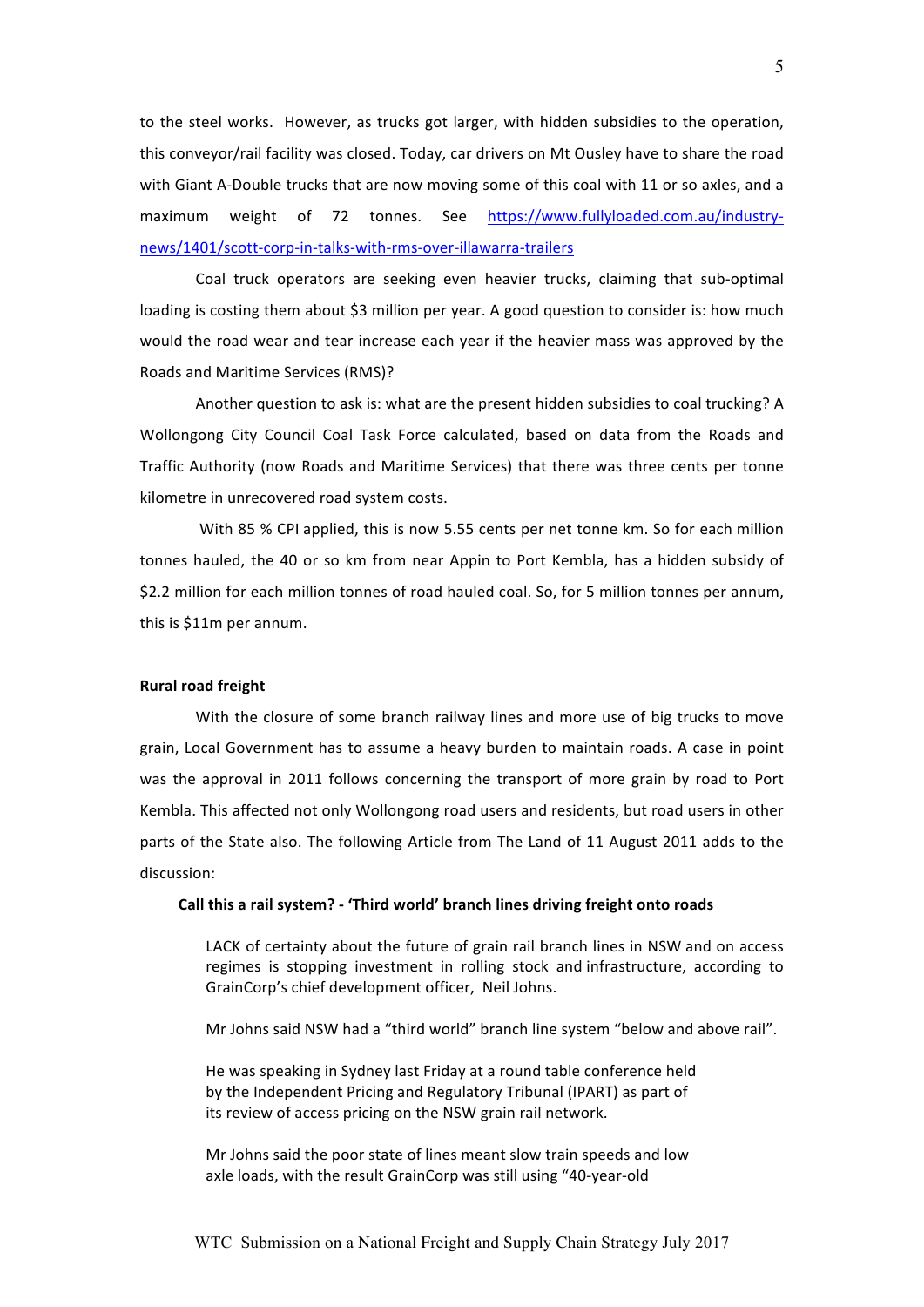wagons and 50-year-old locomotives".

"We would invest more if we got more certainty. Road always knows there's going to be a road – we don't know if there's going to be rail".

IPART gathered industry players who had made submissions to its review to tease out more details of their arguments, and also invited comment from the small audience.

Participants included GrainCorp, Asciano, the NSW Farmers Association, Grain Growers, the Manildra Group, the Australian Trucking Association (ATA), the NSW Department of Transport and the Country Rail Infrastructure Authority.

Key issues were whether the industry was prepared to help cover the costs of rail line maintenance and upgrades, and at what point increased rail charges would cause a major shift to road transport.

IPART has noted most of the submissions had strongly supported use of rail over road.

But the debate is taking place against the background of a huge 2010-11 grain harvest in NSW and a rail system geared for only an average harvest, and GrainCorp representatives told the conference the trend to road was already happening.

Mr Johns said GrainCorp had this year applied to lift its longstanding limit on 200,000 tonnes of grain deliveries by road to its Port Kembla shipping terminal. "We have never used it in the past but this year we will beat it," he said.

GrainCorp's corporate affairs manager, David Ginns, said historically only one or two per cent of grain deliveries to Port Kembla had been made by road. "So far this year it is about 12pc."

IPART's discussion paper for the round table suggested if there were real benefits from upgrading certain lines, as recommended in the Federal Government's 2009 NSW Grain Freight Review, there should be some willingness on the part of the beneficiaries to co-fund the upgrade.

But IPART chairman, Jim Cox, made it clear at the round table that the tribunal was not seeking full cost recovery for rail access fees.

GrainCorp, in its submission, argued more revenue would be generated by improving the lines and encouraging greater volumes of grain than by lifting access charges.

The NSW Farmers Association estimated farmers along "dilapidated" branch lines faced a price penalty of \$8/t because of lack of competition from buyers.

Cropping policy analyst for the association, Ben Mason, told the round table the figure was partly based on anecdotal evidence and partly on a study by Coonamble Shire in relation to the Coonamble-Mogriguy line.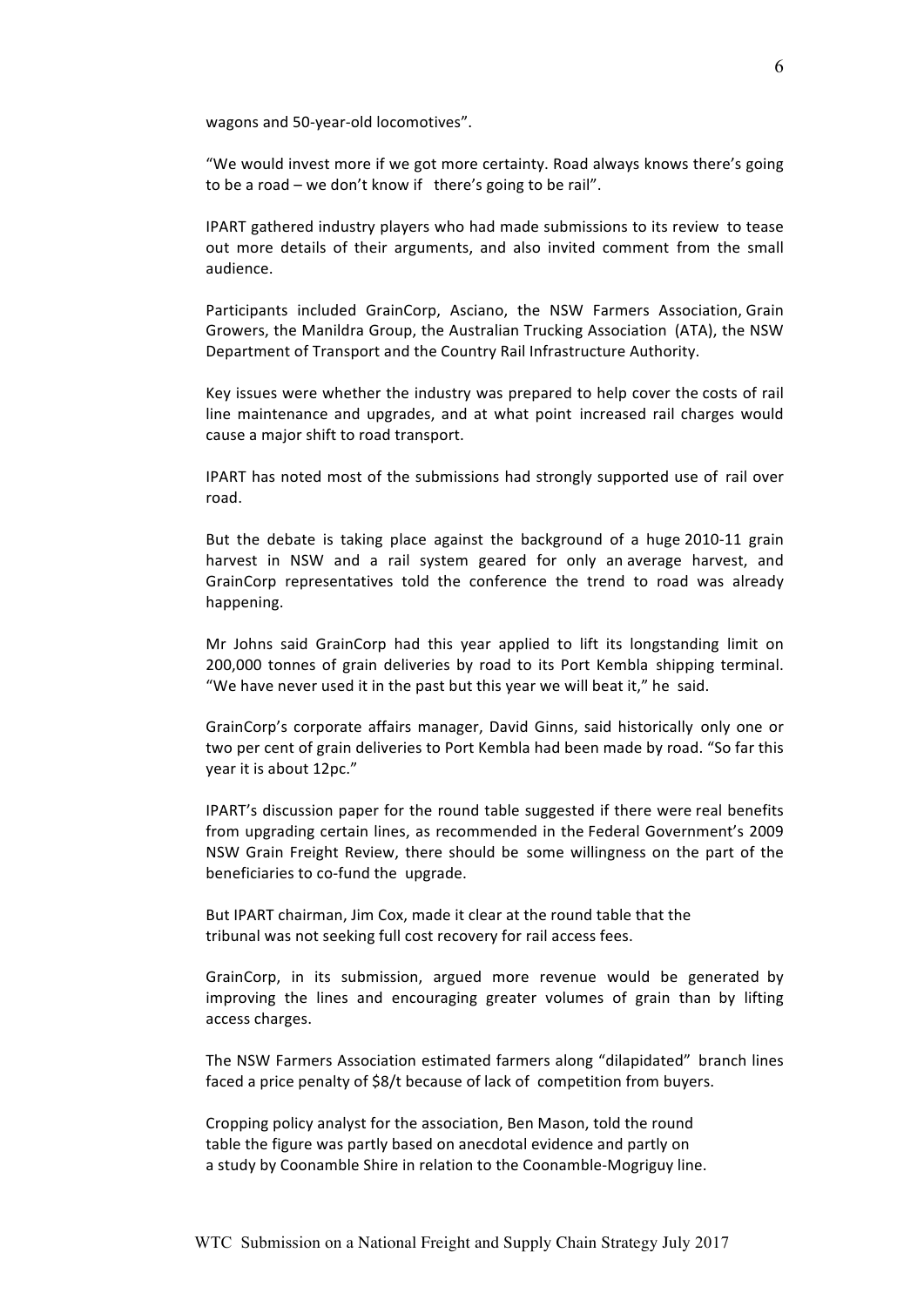ATA's submission attacked GrainCorp claims that road trucks attracted "significant hidden subsidies" and said the impact of trucks on roads was recovered through registration and fuel charges.

At the round table, ATA's national policy manager, David Coonan, said, "I am getting tired of the idea we should put road prices up to benefit rail".

He said, however, rail and road were "complementary" and he supported the view that local government's concerns about road damage from heavy trucks "could be better catered for".

ATA manager for NSW, Jill Lewis, later commented; "if local government doesn't want our trucks, then we have a bigger problem – how are we going to move our freight"?

# At Junee \$150,000 doesn't go very far

IN JUST the past two months Junee Shire has spent \$150,000 of a NSW Government block grant of \$350,000 repairing truck damage on 15 kilometres of a 50km length of roadway, according to its manager of engineering services, Col Macauley.

He said the road had been damaged by a surge in the number of heavy trucks carting grain since the last harvest.

Mr Macauley spoke up from the audience in Sydney last Friday at a round table held by the Independent Pricing and Regulatory Tribunal as part of its review of access pricing for the NSW grain rail lines network.

He said the 15km section of road ran parallel to the Junee-Griffith branch line but GrainCorp had told him trucks were being used to cart export grain because of a lack of rolling stock and locomotives.

"When the \$350,000 runs out and we've spent that much on 15km, what the hell do we maintain the other 35km with?"

Mr Macauley said the branch lines had to be maintained "at all costs".

The shire could not afford to wear the cost of any more damage to the road. "It should be trains but instead we have 100 truck movements a day at all hours of the day and night".

Mr Macauley said he was part of the third generation of a grain growing family in Junee which delivered as much as possible to its local silos and also stored 2000 to 3000 tonnes on farm.

Last harvest it had sent grain by road either to the Junee or Temora sub-terminals at a cost of about \$14/t, or 40 cents a tonne per kilometre. He said the "huge" demand for trucks at that time meant trucking companies were able to charge high rates.He warned as long as the branch line was not as efficient as it could be, a decision to bypass rail and send it by road.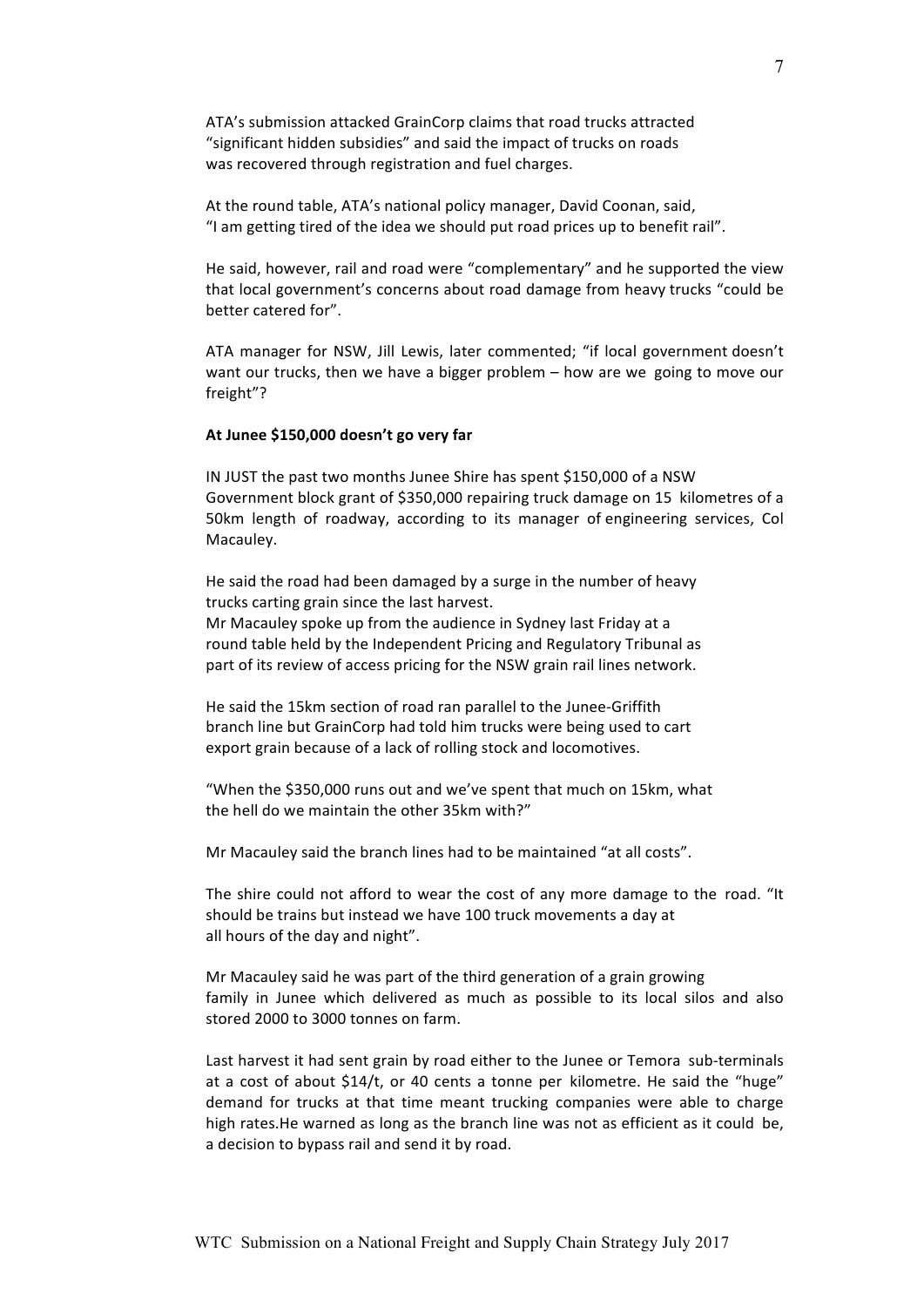#### **B-Triples on the Hume Highway?**

Proposals to allow B-Triples access to the Hume Highway are long standing. Advocates claim this will lead to fewer trucks and other benefits. But to whom?

When introduced in NSW in the late 1980's, B-Doubles were supposed to be much safer than semitrailers, and be professionally driven. However, a fatal road crash involving a B-Double and a car in early 2012 on the Hume Highway on or near the Menangle River Bridge led to examination of the B-Double and its speed limiting equipment and found reported tampering of this equipment.

Before any further consideration is given to B-Triples on the Hume Highway, there should be an acknowledgement by the Australian and NSW Governments that more measures need to be put in place to improve the safety of B-Doubles operating on the Hume Highway. These could include:

- i. An absolute speed limit of 100 km/h for B-Doubles (the current limit is too often exceeded).
- ii. Keeping to the left lane, except in the case that there are three lanes in one direction. (in other words, keep out of the centre lane). In some cases, where hills are to be climbed, there is a case for extra lanes to allow slow moving trucks, faster moving trucks and cars.
- iii. More effective use of Saf-T-Cam.
- iv. Reforms such as advocated by Mr Lindsay Fox AC and others to have better control of! driving! hours.! ! Mr! Fox! called! for! Locked! Black! Box! truck! monitoring,! with! a! suggestion that State and Federal Governments are asleep at the wheel. See Channel 9, A Current Affair It's the crusade to stop the carnage on Aussie roads 26 November 2012: http://video.au.msn.com/watch/video/truck-kingscrusade/xihx7cp?cpkey=ba2d5955-f041-4b2f-8497-c1807f205be4%7c%7c%7c%7c

#### **More quarry trucks on the Hume Highway**

For some years, Gunlake Quarries Pty Ltd, at Brayton Road, Marulan have operated a quarry and consigned by road up to 750,000 tonnes each year of quarry products to Sydney. This company then applied for consent to consign two million tonnes a year by road.

The matter was referred to the NSW Planning and Assessment Commission and then to the Land and Environment Court firstly via a Section 34 Conciliation Meeting on the 14 June 2017 in Gunlake Quarry. An agreement was filed on 30 June 2017 giving a conditional consent; which in part noted "The Applicant must pay to Council an annual